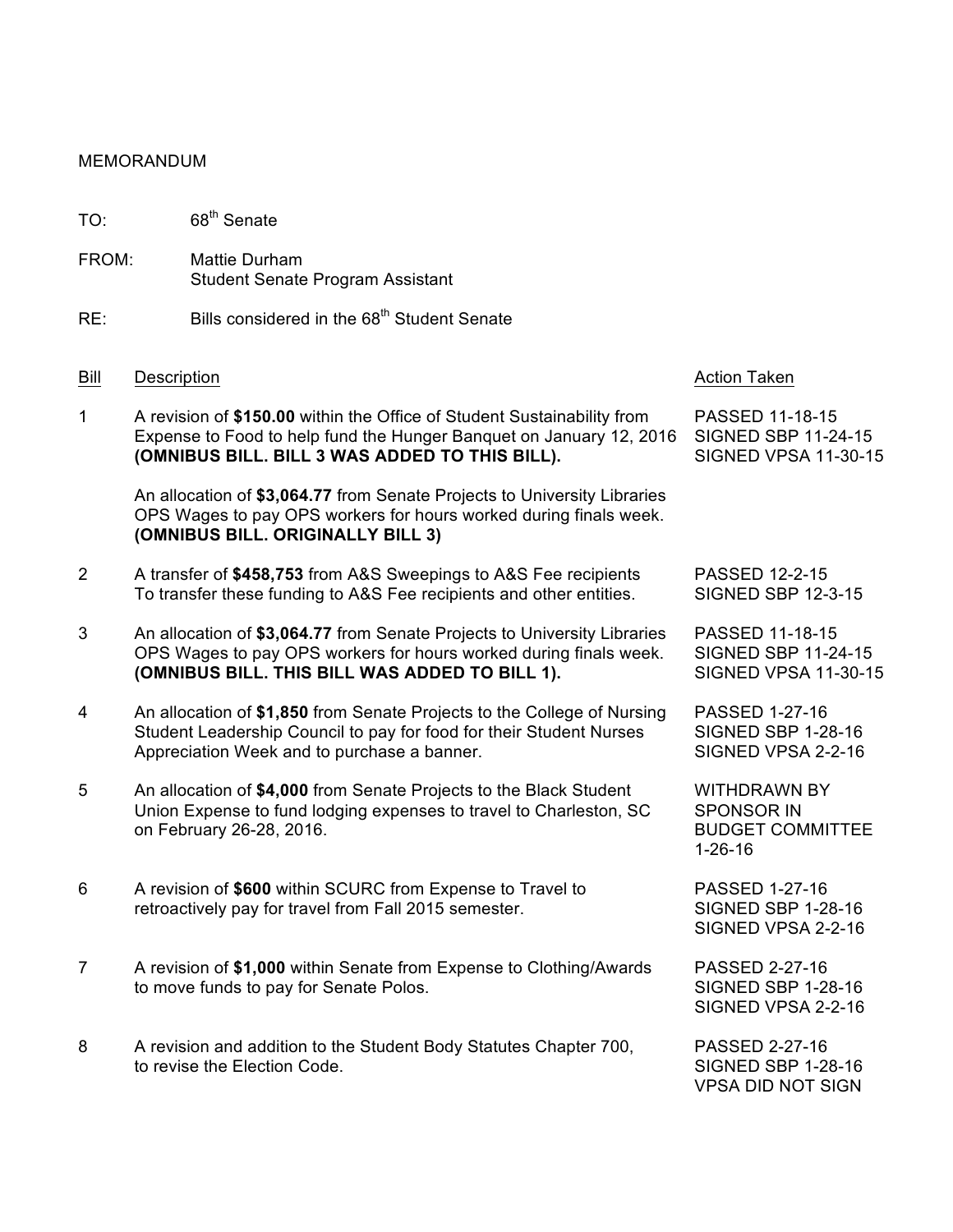- 9 A revision of **\$1,800** within the Asian Student Union from Contractual PASSED 2-17-16 Services to Expense to help bring nine (9) people to ECAASU and to SIGNED SBP 2-20-16 offset cost for their anniversary. The state of the state of the SIGNED VPSA 2-23-16
- 10 A revision of **\$382** within the Asian American Student Union from PASSED 2-17-16 Contractual Services to Clothing and Awards to purchase t-shirts for SIGNED SBP 2-20-16 AASU. SIGNED VPSA 2-23-16
- 11 A transfer of **\$3,000** from the Women Student Union Contractual PASSED 2-17-16 Services to PeaceJam Contractual Services to co-sponsor PeaceJam SIGNED SBP 2-20-16 8<sup>th</sup> Annual Conference and to help bring Nobel Laureate Roberta SIGNED VPSA 2-20-16 Menchu Tum to FSU in April 2016.
- 12 An allocation of **\$3,500** from Senate Projects to FSU Dean of PASSED 2-17-16 Students Food Pantry to restock the food pantry. SIGNED SBP 2-20-16
- 13 An allocation of **\$5,000** from Senate Projects to RTAC, to provide PASSED 2-17-16 funding for upcoming requests from RTAC. SIGNED SBP 2-20-16
- 14 A transfer of **\$6,000** from Executive Projects to Executive Branch Food PASSED 2-24-16 to pay for food for SGA Spring Inauguration on March 30, 2016. SIGNED SBP 2-29-16
- 15 A revision of **\$1,200** within Senate from Expense to Food, to put funds PASSED 2-24-16 in the Senate Food account for the remainder of the fiscal year. SIGNED SBP 2-29-16
- 16 An allocation of **\$2,480** from Senate Projects to MAPS to help with PASSED 2-24-16 Registration fees for the Student National Medication Association SIGNED SBP 2-29-16 Conference in Austin, Texas on March 23, 2016. New SIGNED VPSA 3-3-16
- 17 An allocation of **\$5,000** from Senate Projects to PAC to provide funding PASSED 3-2-16 for upcoming PAC requests. The state of the state of the SIGNED SBP 3-3-16
- 18 An allocation of **\$8,264.89** from Senate Projects to RTAC to provide PASSED 3-2-16 funding for upcoming RTAC requests. The state of the SIGNED SBP 3-3-16
- 19 An allocation of **\$4,500** from Senate Projects to "Who We Play For", WITHDRAWN BY to purchase electro cardio grams for 600 students at FSU. SPONSOR 3-2-16
- 20 A transfer of **\$1,000** from the Black Student Union to the Pride Student PASSED Union to help bring Tiq and Katrin Milan to FSU on April 4, 2016. SIGNED SBP
- 21 A transfer of **\$2,000** from the Black Student Union Contractual Services PASSED 3-23-16 to PeaceJam to help bring the Nobel Laureate to speak at FSU on SIGNED SBP 3-24-16 April 8-10, 2106.

SIGNED VPSA 2-23-16

SIGNED VPSA 2-23-16

SIGNED VPSA 3-3-16

SIGNED VPSA 3-3-16

SIGNED VPSA 3-15-16

SIGNED VPSA 3-15-16

SIGNED VPSA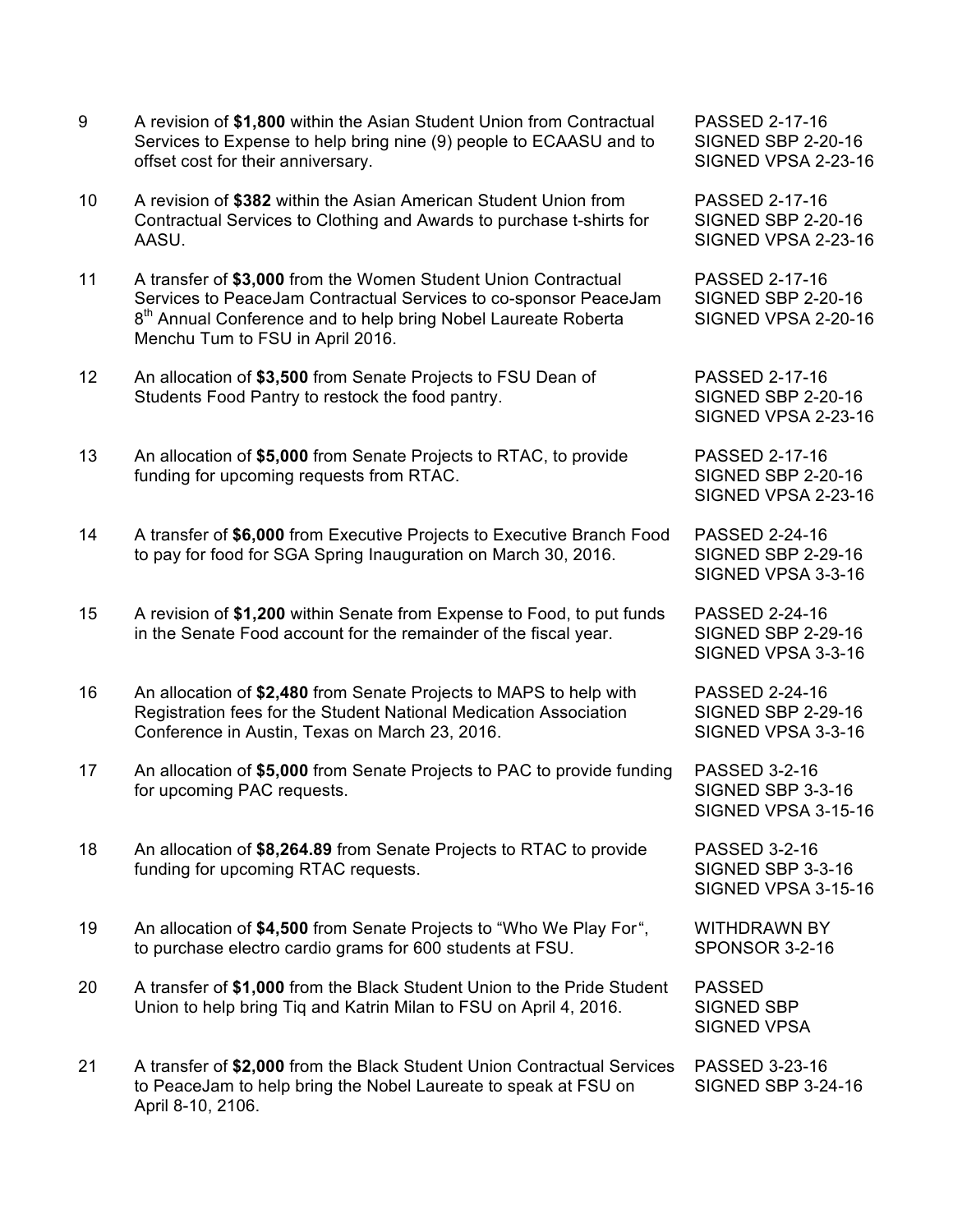|    | FSU.                                                                                                                                                                                                               | SIGNED VPSA 3-28-16                                              |
|----|--------------------------------------------------------------------------------------------------------------------------------------------------------------------------------------------------------------------|------------------------------------------------------------------|
| 27 | A revision of \$5,468.00 within the Asian American Student Union from<br>Contractual Services to Expense to pay for hotel for their 20 <sup>th</sup><br>Anniversary event.                                         | PASSED 3-30-16<br>SIGNED SBP 4-5-16<br>SIGNED VPSA 4-11-16       |
| 28 | A revision of \$3,500 within Asian American Student Union from<br>Contractual Services to Expense to pay for rental of the hotel<br>ballroom.                                                                      | <b>WITHDRAWN BY</b><br><b>SPONSOR 3-23-16</b>                    |
| 29 | A revision of \$1,000 within the Pride Student Union from Contractual<br>Services to Expense to pay for the LGBTQ Prom and summer events.                                                                          | PASSED 3-30-16<br>SIGNED SBP 4-5-16<br>SIGNED VPSA 4-11-16       |
| 30 | A revision to the Student Body Statutes Chapter 1010, the Women<br>Student Union, revising their statutes to create a more efficient selection<br>process and outline the terms of office for the Executive Board. | <b>WITHDRAWN BY</b><br><b>SPONSOR</b><br>$3 - 30 - 16$           |
| 31 | An allocation of \$1,000 from Senate Projects to the Center for<br>Leadership and Social Change to fund the Rite of Passage Cultural<br>Graduate on Thursday, April 28, 2016.                                      | <b>PASSED 4-6-16</b><br>SIGNED SBP 4-7-16<br>SIGNED VPSA 4-14-16 |
| 32 | A revision of \$1,000 within the Office of Servant Leadership Contractual<br>Services to help fund PeaceJam on April 18, 2016.                                                                                     | <b>WITHDRAWN BY</b><br><b>SPONSOR 3-30-16</b>                    |
| 33 | An allocation of \$1,000 from Senate Projects to University Health<br>Services to help refill condom dispensers in Dirac and Strozier libraries.                                                                   | <b>PASSED 4-6-16</b><br>SIGNED SBP 4-7-16<br>SIGNED VPSA 4-14-16 |
| 34 | An allocation of \$2,000 from Senate Projects to Chabad @ FSU to<br>allocate funds for Passover ceremonies at the end of April.                                                                                    | <b>WITHDRAWN BY</b><br>SPONSOR 4-6-16                            |

Services to Food to purchase food to their LGBTQ Prom on April 2, SIGNED SBP 3-24-16 at the Leon County Civic Center. The State of the SIGNED VPSA 3-28-16

22 A revision of **\$3,000** within the Pride Student Union from Contractual PASSED 3-23-16

23 A revision of **\$300** within Senate from Expense to Clothing and Awards PASSED 3-23-16 to pay for plaques that will be presented to Senators at the Spring SIGNED SBP 3-24-16 2016 Inauguration. **SIGNED VPSA 3-28-16** 

24 A revision of **\$3,402.76** within the Office of Servant Leadership from PASSED 3-30-16 Expense to Contractual Services (\$1,000), Clothing and Awards SIGNED SBP 4-1-16  $($1,000)$  and Food  $($1,402.76)$  to have money in the proper accounts SIGNED VPSA 4-11-16 for upcoming events.

25 An addition to the Student Body Statutes Chapter adding Chapter 310 WITHDRAWN BY Fellowship of Diversity and Inclusion. The SPONSOR 4-20-16

26 A transfer of **\$2,000** from Hispanic Latino Student Union Contractual PASSED 3-23-16 Services to PeaceJam to help bring the Nobel Laureate to speak at SIGNED SBP 3-24-16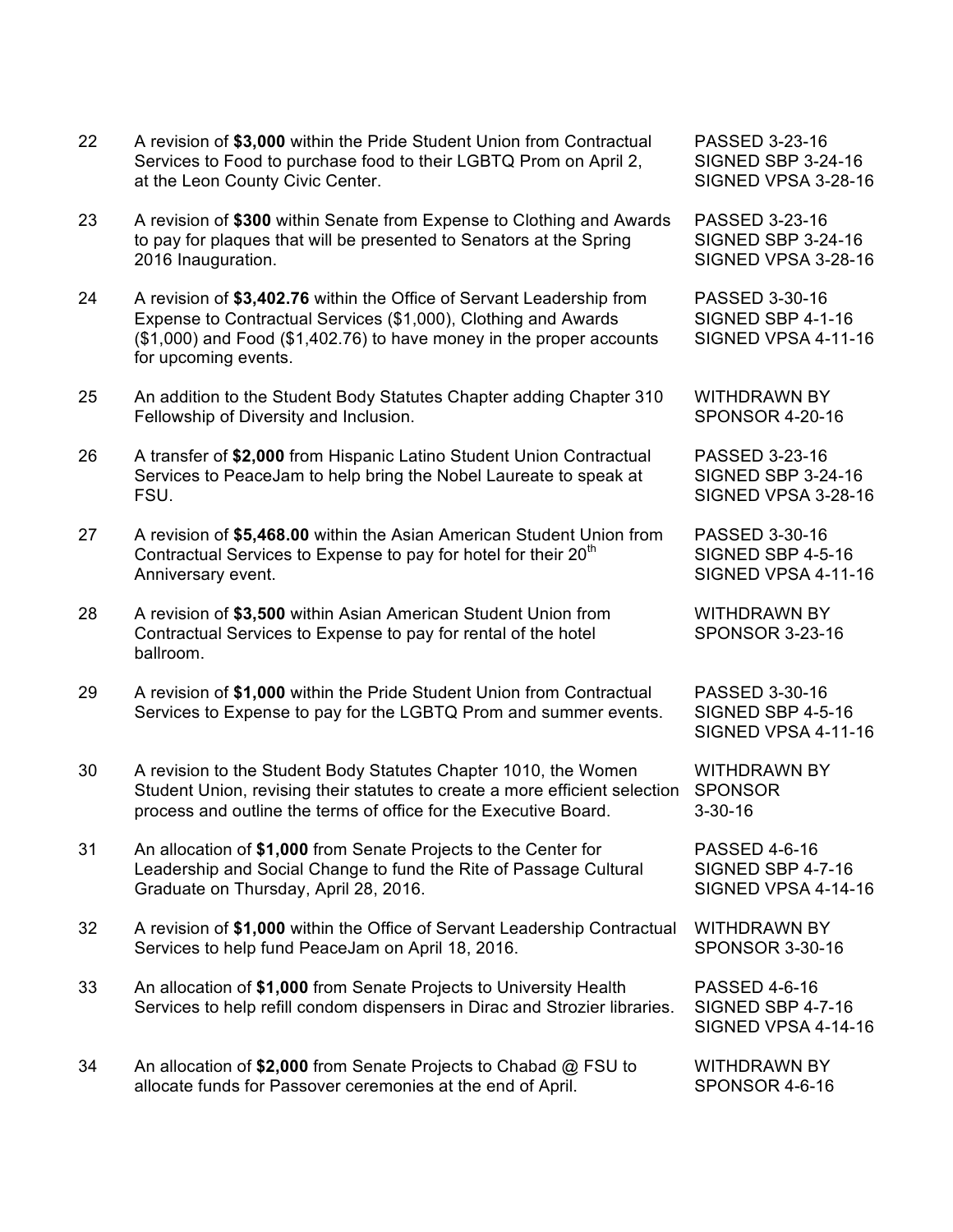|    | and Awards to pay for upcoming OSL events.                                                                                                                                                                                                                                 | <b>SPONSOR 4-6-16</b>                                               |
|----|----------------------------------------------------------------------------------------------------------------------------------------------------------------------------------------------------------------------------------------------------------------------------|---------------------------------------------------------------------|
| 36 | A revision to the Student Body Statutes Chapter 400.5 to create a<br>measure that more clearly conserves the opinion of the majority<br>maintaining the opinion of those that abstain.                                                                                     | <b>FAILED 4-13-16</b><br><b>YES-16, NO-23</b><br><b>ABSTAINED-1</b> |
| 37 | A revision of \$3,000 within the Hispanic Latino Student Union from<br>Contractual Services to Expenses to purchase a computer for the office<br>and to purchase promotional items for summer events.                                                                      | PASSED 4-13-16<br><b>SIGNED SBP 4-17-16</b>                         |
| 38 | An allocation of \$1,200 from Senate Projects to the College of<br>Communication and Information Leadership Council Food for pay for<br>their ice cream social on April 14, 2016.                                                                                          | PASSED 4-13-16<br><b>SIGNED SBP 4-14-16</b><br>SIGNED VPSA 4-20-16  |
| 39 | A revision to the Student Body Statutes Chapters 411.4 and 400.6 to<br>clarify financial certification.                                                                                                                                                                    | PASSED 4-13-16<br><b>SIGNED SBP 4-17-16</b><br>SIGNED VPSA 4-20-16  |
| 40 | A revision of \$11,185.42 within the Black Student Union from<br>Contractual Services to Expense (\$5,500), Clothing and Awards<br>(\$5,500) and Food (\$185.42) to purchase office supplies, pay for<br>summer and fall promotions and provide food for the CARE move in. | PASSED 4-20-16<br><b>SIGNED SBP 4-22-16</b><br>SIGNED VPSA 4-26-16  |
| 41 | A revision to the Student Body Statutes Chapter 504 to revise the<br>University Defender Statutes.                                                                                                                                                                         | PASSED 4-13-16<br><b>SIGNED SBP 4-17-16</b><br>SIGNED VPSA 4-20-16  |
| 42 | An addition to the Student Body Statutes adding Chapter 1012<br>to add the Access Student Union to the Statutes.                                                                                                                                                           | <b>WITHDRAWN BY</b><br><b>SPONSOR 7-26-16</b><br>IN COMMITTEE       |
| 43 | An allocation of \$2,352 from Senate Projects to Dance Marathon<br>Expense to pay for travel for four (4) students to attend the<br>Dance Marathon Conference on July 21, 2016.                                                                                            | PASSED 6-1-16<br>SIGNED SBP 6-6-16<br>SIGNED VPSA 6-7-16            |
| 44 | A revision of \$1,500 is made within Office of Governmental                                                                                                                                                                                                                | <b>PASSED 5-19-16</b>                                               |

35 A revision of **\$1,000** within Office of Servant Leadership to Clothing WITHDRAWN BY

- Affairs from Expense to Clothing and Awards to move money SIGNED SBP 5-9-16 to correct category to allow them to purchase T-shirts for the SIGNED VPSA 5-27-16 Noles Engaged in Politics Program.
- 45 A revision to the Student Body Statutes Chapter 703 N, the PASSED 6-1-16 Elections Code, to clarify the hours that the Office of Elections SIGNED SBP 6-6-16 OPS Student worker can work.  $\sim$  SIGNED VPSA 6-7-16
- 46 A revision to the Student Body Statutes Chapter 1009, the PASSED 6-1-16 Pride Student Union, to revise the statutes for meeting times SIGNED SBP 6-6-16 of committees. SIGNED VPSA 6-7-16
- 47 An allocation of \$1,595 from Senate Projects to National Pan WITHDRAWN BY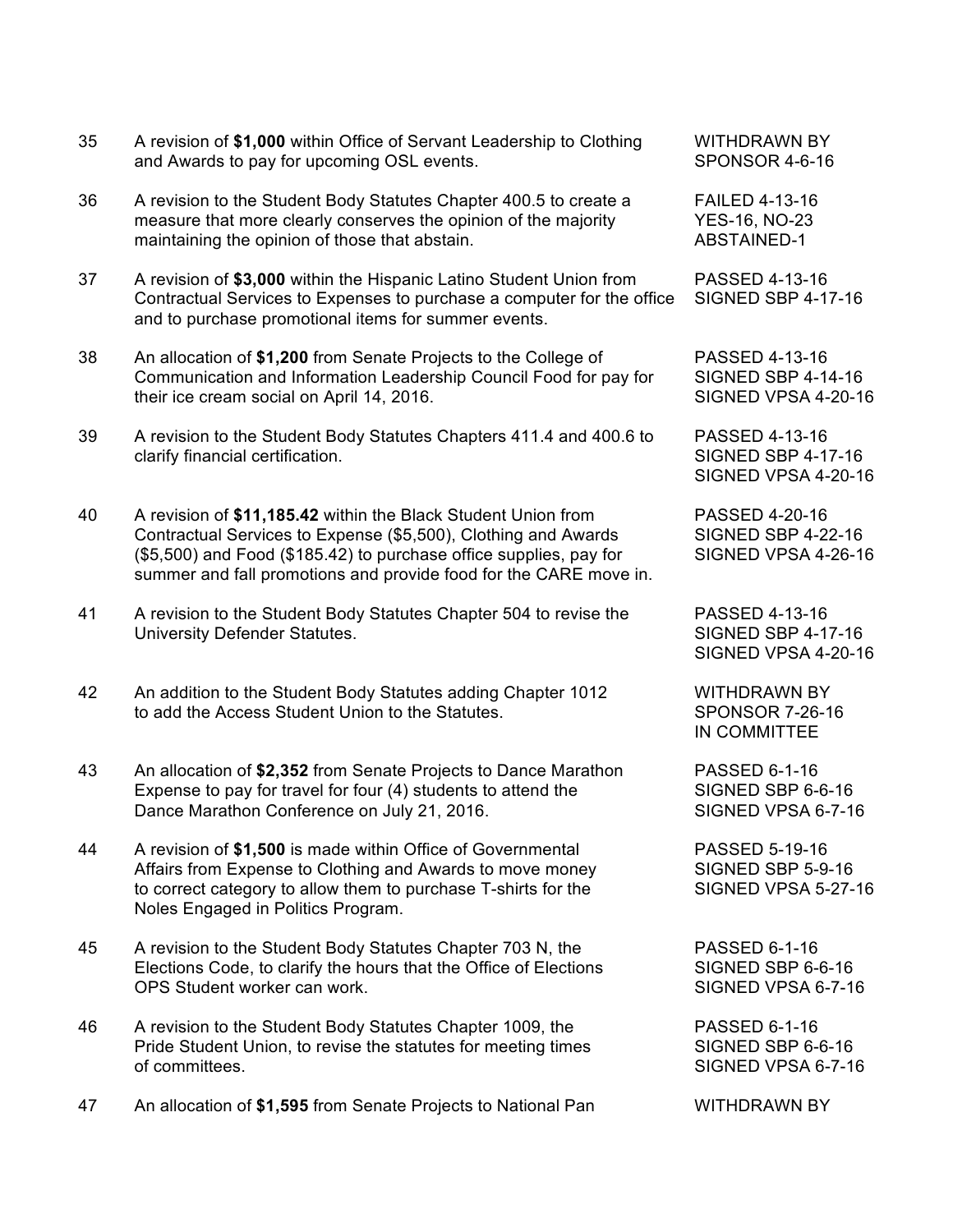Hellenic Council to pay for rental of a stage for the annual SPONSOR 6-15-16 Summer Oasis on July 23, 2016 in the FSU Ballrooms.

- 48 An allocation of **\$383.86** from Senate Projects to FSU Mortar WITHDRAWN BY Board to pay for a member to attend the FSU Mortar Board SPONSOR 6-29-16 College Senior Honor Society National Conference in Indianapolis, on July 22-24, 2016.
- 49 An allocation of **\$2,500** from Senate Projects to PeaceJam to PASSED 7-27-16 help fund PeaceJam's affiliate fee with the expectation that the SIGNED SBP Executive Branch will provide the remaining balance. Bill has SIGNED VPSA Proviso Language.
- 50 A transfer of **\$3,000** from Executive Projects Expense to PASSED 7-27-16 Executive Branch Clothing and Awards to purchase summer/ SIGNED SBP fall t-shirts. SIGNED VPSA
- 51 An allocation of **\$361.99** from Senate Projects to Coping PASSED 7-13-16 Through College to fund their event on July 21, 2016. SIGNED SBP
- 52 An allocation of **\$1,594.30** from Senate Projects to CityChurhU PASSED 7-27-16 to pay for food and supplies for the Midnight Pancakes event SIGNED SBP as part of the FSU Luau. SIGNED VPSA
- 53 An allocation of **\$2,000** from Senate Projects to Hillel at FSU PASSED 7-27-16 to pay for students to attend the Hillel Engagement Institute SIGNED SBP Conference on August 3-7, 2016. Notice that the SIGNED VPSA
- 54 An allocation of **\$232.50** from Senate Projects to Catholic PASSED 7-27-16 Student Union Facility Rental to pay for the rental of Crenshaw SIGNED SBP Lanes for a promotional bowling/billiard event on Tuesday, SIGNED VPSA September 6, from 9:30-11 p.m.
- 55 A revision to the Student Body Statutes Chapter 910, to revise PASSED 7-27-16 The Student Council for Undergraduate Research and Creativity SIGNED SBP (SCURC) statutes. SIGNED VPSA
- 56 A revision to the Student Body Statutes Chapter 1001, to revise PASSED 7-27-16 the Asian American Student Union statutes. The State of SIGNED SBP
- 57 A revision to the Student Body Statutes Chapters 621 and 622, PASSED 7-27-16 to revise the College Leadership Councils. The SIGNED SBP SIGNED SBP
- 58 An allocation of **\$1,500** from Senate Projects to Criminology PASSED 7-27-16 And Criminal Justice College Leadership Council Food and SIGNED SBP Expense. SIGNED VPSA

SIGNED VPSA

SIGNED VPSA

SIGNED VPSA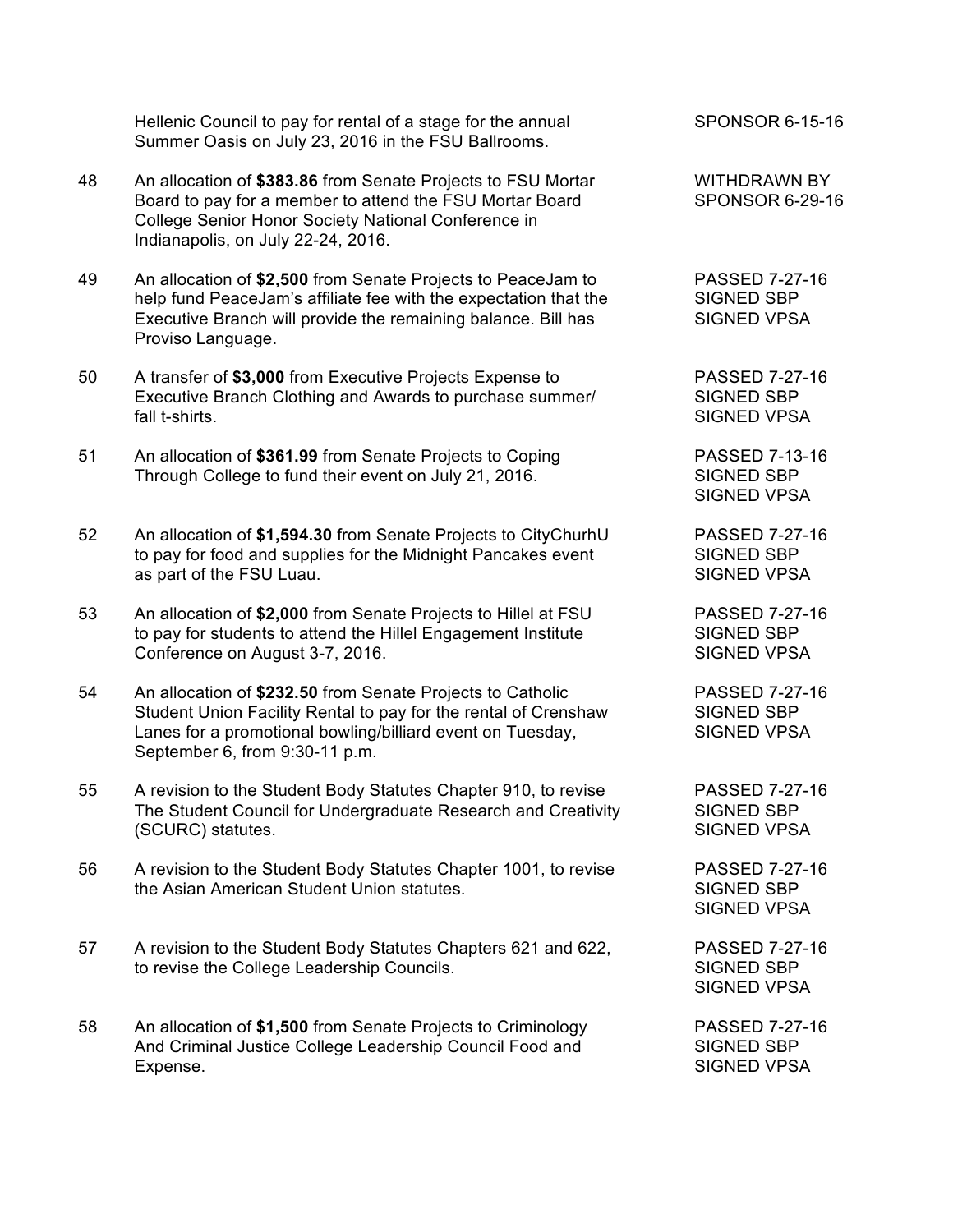| 59 | A transfer of \$3,000 from Executive Projects Expense to Executive<br>Branch Food to pay for food for the President's Showcase for<br>Undergraduate Research Excellence.                                             | PASSED 9-21-16<br><b>SIGNED SBP 9-22-16</b><br>SIGNED VPSA 9-27-16                 |
|----|----------------------------------------------------------------------------------------------------------------------------------------------------------------------------------------------------------------------|------------------------------------------------------------------------------------|
| 60 | A revision of \$1,400 is made within Hispanic Latino Student Union from<br>Contractual Services to Clothing and Awards to pay for t-shirts and<br>awards for the remainder of the fiscal year.                       | <b>PASSED 9-21-16</b><br><b>SIGNED SBP 9-22-16</b><br>SIGNED VPSA 9-27-16          |
| 61 | A revision to the Student Body Statutes Chapter 412.1, the Sweepings<br>Regulations Act of 1995, to revise the Sweepings Allocations process.                                                                        | <b>PASSED 9-21-16</b><br><b>SIGNED SBP 9-22-16</b><br>SIGNED VPSA 9-27-16          |
| 62 | A revision to the Student Body Statutes Chapter 416, the Annual Budget<br>Process Act of 2007 to revise the Annual Budget procedures.                                                                                | PASSED 9-21-16<br><b>SIGNED SBP 9-22-16</b><br>SIGNED VPSA 9-27-16                 |
| 63 | An allocation of \$1,400 is made Senate Projects to the Senior Class<br>Council to pay for a screen to view the FSU away football games.                                                                             | PASSED 9-21-16<br><b>SIGNED SBP 9-22-16</b><br>SIGNED VPSA 9-27-16                 |
| 64 | A transfer of \$2,188.79 from PAC to Senate Projects to reimburse<br>Senate Projects for funds allocated during the summer to RSOs.                                                                                  | PASSED 9-21-16<br><b>SIGNED SBP 9-22-16</b><br>SIGNED VPSA 9-27-16                 |
| 65 | A transfer of \$4,352.00 from RTAC to Senate Projects to reimburse<br>Senate Projects for funds allocated during the summer to RSOs.                                                                                 | PASSED 9-21-16<br><b>SIGNED SBP 9-22-16</b><br>SIGNED VPSA 9-27-16                 |
| 66 | A revision to the Student Body Statutes Chapter 907, the Inter-<br>Residence Hall Council to revise their statutes.                                                                                                  | PASSED 9-28-16<br><b>SIGNED SBP 10-3-16</b><br>SIGNED VPSA 10-6-16                 |
| 67 | An allocation of \$4,000 from Senate Projects to Senate Food to pay<br>for food for the SGA Fall Inauguration to be held on November 2,<br>2016, in the Florida State University ballrooms                           | PASSED 9-28-16<br><b>SIGNED SBP 10-3-16</b><br>SIGNED VPSA 10-6-16                 |
| 68 | A transfer of \$500 from Women Student Union Contractual Services<br>to Pride Student Union Contractual Services to co-sponsor an event<br>October 4, with the Pride Student Union.                                  | <b>WITHDRAWN BY</b><br>SPONSORED 9-28-16                                           |
| 69 | A revision to the Student Body Statutes Chapter 800 to revise the<br>Finance Code.                                                                                                                                   | <b>PASSED 10-5-16</b><br><b>SIGNED SBP 10-10-16</b><br><b>SIGNED VPSA 10-12-16</b> |
| 70 | An allocation of \$1,256.00 from Senate Projects to University Libraries<br>to fund half the cost of the furniture purchased for the Dirac and<br>Strozier Services to have four (4) College of Engineering computer | PASSED 10-12-16<br><b>SIGNED SBP 10-22-16</b><br><b>SIGNED VPSA 10-27-16</b>       |
| 71 | A revision to the Student Body Statutes Chapters 202.6 and 202.7,<br>to delete Chapter 202.6 to delete the words "so help me God" from<br>202.7.                                                                     | TABLED IN JUDICIARY.                                                               |
|    |                                                                                                                                                                                                                      |                                                                                    |